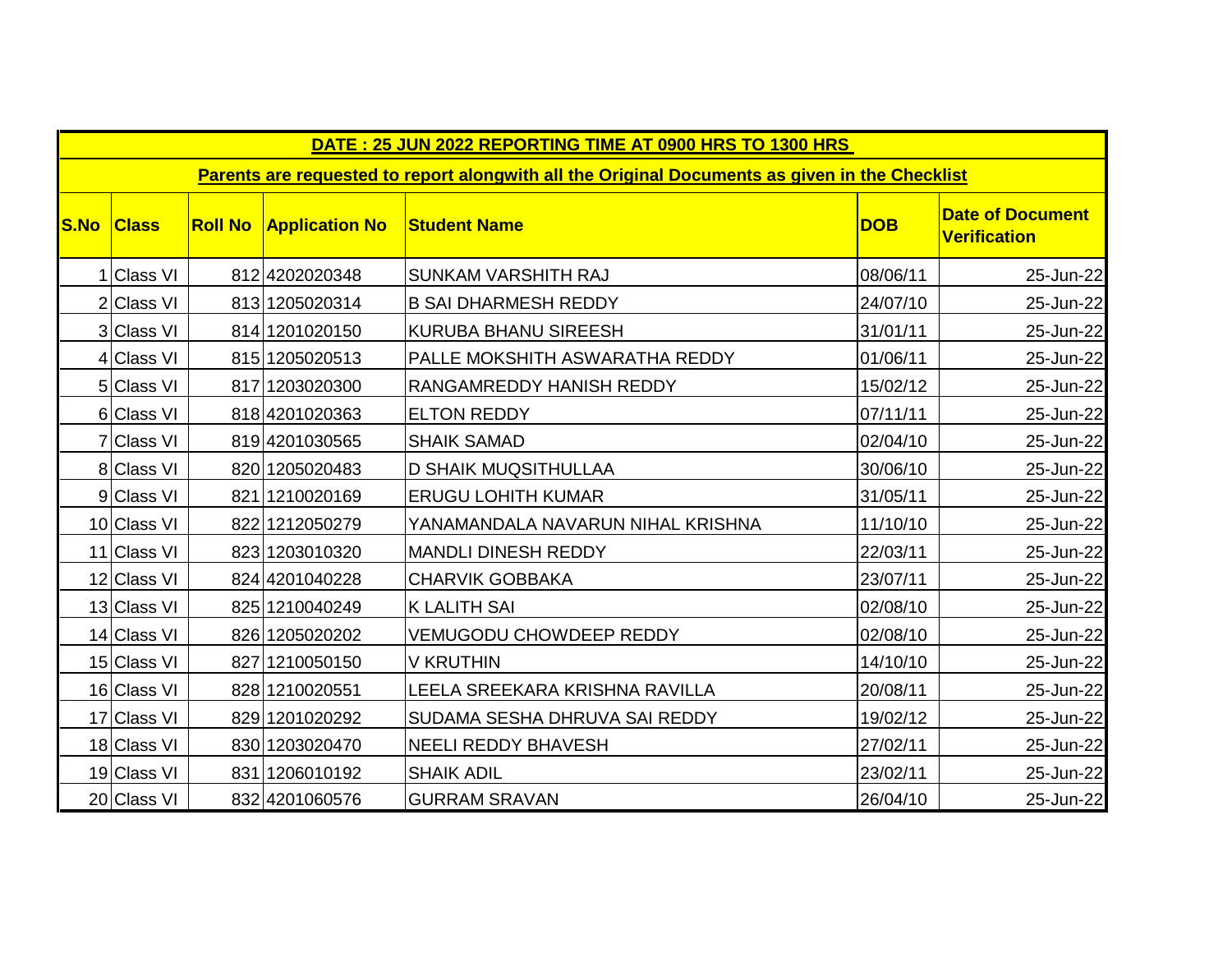| DATE: 27 JUN 2022 REPORTING TIME AT 0900 HRS TO 1300 HRS                                       |              |                |                       |                                  |            |                                                |
|------------------------------------------------------------------------------------------------|--------------|----------------|-----------------------|----------------------------------|------------|------------------------------------------------|
| Parents are requested to report alongwith all the Original Documents as given in the Checklist |              |                |                       |                                  |            |                                                |
| <b>S.No</b>                                                                                    | <b>Class</b> | <b>Roll No</b> | <b>Application No</b> | <b>Student Name</b>              | <b>DOB</b> | <b>Date of Document</b><br><b>Verification</b> |
|                                                                                                | 1 Class VI   |                | 833 1210020439        | <b>M JYOTHIRADITHYA</b>          | 19/06/11   | 27-Jun-22                                      |
|                                                                                                | 2 Class VI   |                | 834 1210040130        | <b>BANDARU RUDRA RISHIKESH</b>   | 12/09/10   | 27-Jun-22                                      |
|                                                                                                | 3 Class VI   |                | 835 1210020518        | <b>K SANDEEP KUMAR</b>           | 29/07/10   | 27-Jun-22                                      |
|                                                                                                | 4 Class VI   |                | 836 12070 2016 3      | <b>MUPPURI MAHEEDHAR</b>         | 12/09/11   | 27-Jun-22                                      |
|                                                                                                | 5 Class VI   |                | 837 1203020505        | TANGELLA TEERTHA VIBHUVAN        | 13/06/11   | 27-Jun-22                                      |
|                                                                                                | 6 Class VI   |                | 838 1210050118        | <b>MOBBU KARTHEEK</b>            | 24/08/11   | 27-Jun-22                                      |
|                                                                                                | 7 Class VI   |                | 839 1205020027        | <b>GORLA SHALEM AMRUTH</b>       | 26/06/10   | 27-Jun-22                                      |
|                                                                                                | 8 Class VI   |                | 840 1210040211        | M ADITHYA                        | 11/02/11   | 27-Jun-22                                      |
|                                                                                                | 9 Class VI   |                | 841 1201010286        | <b>ASADI SAIKRISHNA</b>          | 20/07/10   | 27-Jun-22                                      |
|                                                                                                | 10 Class VI  |                | 842 4201040296        | CHARVIK YAMANAPALLI              | 25/02/12   | 27-Jun-22                                      |
|                                                                                                | 11 Class VI  |                | 843 4201030432        | PIDAMARTHY BHUVANA CHANDRA DHONI | 27/03/11   | 27-Jun-22                                      |
|                                                                                                | 12 Class VI  |                | 844 4201030650        | <b>NENAVATH SRIRAM</b>           | 04/07/11   | 27-Jun-22                                      |
|                                                                                                | 13 Class VI  |                | 845 4201040583        | V ABHINAV                        | 09/07/11   | 27-Jun-22                                      |
|                                                                                                | 14 Class VI  |                | 846 1201010326        | <b>MOOD KISHAN KANTH NAIK</b>    | 31/12/11   | 27-Jun-22                                      |
|                                                                                                | 15 Class VI  |                | 847 1210020144        | BHUKYA KALYAN RAJ                | 02/11/11   | 27-Jun-22                                      |
|                                                                                                | 16 Class VI  |                | 848 1502010324        | <b>RAGHAV</b>                    | 16/03/11   | 27-Jun-22                                      |
|                                                                                                | 17 Class VI  |                | 849 2701030362        | <b>VISHNU H</b>                  | 25/05/10   | 27-Jun-22                                      |
|                                                                                                | 18 Class VI  |                | 850 1511020213        | <b>VIKASH KUMAR</b>              | 10/04/11   | 27-Jun-22                                      |
|                                                                                                | 19 Class VI  |                | 851 1210030138        | <b>ASHUTOSH</b>                  | 10/04/10   | 27-Jun-22                                      |
|                                                                                                | 20 Class VI  |                | 852 4102020240        | K RAJIV RAKENDER                 | 17/06/10   | 27-Jun-22                                      |
|                                                                                                | 21 Class VI  |                | 853 1404010017        | <b>WASIM MAHROOF</b>             | 04/05/10   | 27-Jun-22                                      |
|                                                                                                | 22 Class VI  |                | 854 1205020426        | <b>S CHARISHMA</b>               | 10/06/10   | 27-Jun-22                                      |
|                                                                                                | 23 Class VI  |                | 855 3114020493        | KAMBLE SAMRUDDHI DHARMENDRA      | 02/11/11   | 27-Jun-22                                      |
|                                                                                                | 24 Class VI  |                | 856 3114010001        | <b>CHHAKULI GANESH MESHRAM</b>   | 01/02/11   | 27-Jun-22                                      |
|                                                                                                | 25 Class VI  |                | 857 1201020278        | RANGA GANESH SREE KUMAR          | 14/08/11   | 27-Jun-22                                      |
| DATE: 28 JUN 2022 REPORTING TIME AT 0900 HRS TO 1300 HRS                                       |              |                |                       |                                  |            |                                                |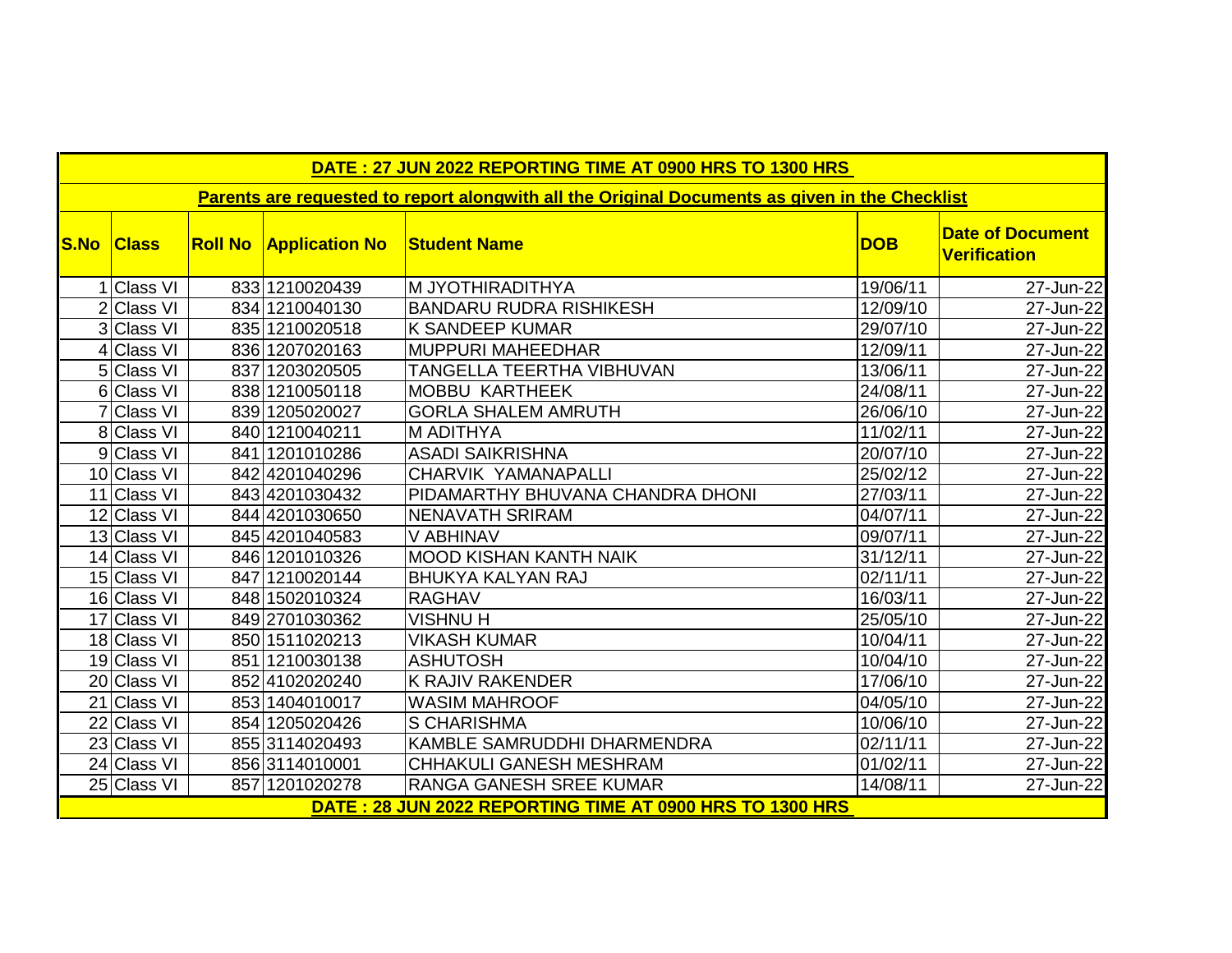|      | Parents are requested to report alongwith all the Original Documents as given in the Checklist |  |                               |                                        |            |                         |  |
|------|------------------------------------------------------------------------------------------------|--|-------------------------------|----------------------------------------|------------|-------------------------|--|
| S.No | <b>Class</b>                                                                                   |  | <b>Roll No Application No</b> | <b>Student Name</b>                    | <b>DOB</b> | <b>Date of Document</b> |  |
|      |                                                                                                |  |                               |                                        |            | <b>Verification</b>     |  |
|      | <b>Class VI</b>                                                                                |  | 858 1201020294                | <b>BOLE CHETHAN SAGAR</b>              | 09/03/11   | 28-Jun-22               |  |
|      | <b>Class VI</b>                                                                                |  | 859 1210030169                | CHINTHA JASWANTH KUMAR                 | 02/11/11   | 28-Jun-22               |  |
|      | 3 Class VI                                                                                     |  | 860 4201060480                | <b>ASHWINI ROHAN</b>                   | 19/07/10   | 28-Jun-22               |  |
|      | 4 Class VI                                                                                     |  | 861 4201050586                | A ROHIT                                | 17/08/10   | 28-Jun-22               |  |
|      | 5 Class VI                                                                                     |  | 862 1205010252                | JUTURI YOGI NAGA SAI SIDDHARTHA        | 28/05/10   | 28-Jun-22               |  |
|      | 6 Class VI                                                                                     |  | 863 1201020174                | KORAVAGERI SURYA THEJA                 | 17/08/10   | 28-Jun-22               |  |
|      | 7 Class VI                                                                                     |  | 864 1210030237                | <b>KAKKE BHUVAN SAI</b>                | 25/12/11   | 28-Jun-22               |  |
|      | 8 Class VI                                                                                     |  | 865 1202020027                | BHUMARAJU DHEEKSHITH VENKATA SAI VARMA | 11/10/11   | 28-Jun-22               |  |
|      | 9 Class VI                                                                                     |  | 866 4201070277                | <b>SAMA SRI BHUVAN REDDY</b>           | 07/12/10   | 28-Jun-22               |  |
|      | 10 Class VI                                                                                    |  | 867 1212020527                | <b>VABBINA ABHIVARDHAN</b>             | 20/05/10   | 28-Jun-22               |  |
|      | 11 Class VI                                                                                    |  | 868 2001050873                | <b>HIMANSHU KUMAR</b>                  | 27/10/10   | 28-Jun-22               |  |
|      | 12 Class VI                                                                                    |  | 869 1213050134                | <b>K.NEERAJ VARDHAN</b>                | 18/08/10   | 28-Jun-22               |  |
|      | 13 Class VI                                                                                    |  | 870 1210020157                | MANDEDDULA ADITHYA KOUSHIK REDDY       | 18/09/11   | 28-Jun-22               |  |
|      | 14 Class VI                                                                                    |  | 871 1210020018                | A CHAITHANYA REDDY                     | 08/03/11   | 28-Jun-22               |  |
|      | 15 Class VI                                                                                    |  | 872 1210050180                | V MOHIT REDDY                          | 01/11/10   | 28-Jun-22               |  |
|      | 16 Class VI                                                                                    |  | 873 1206010283                | <b>MADALA SAI KARTHIK</b>              | 25/11/10   | 28-Jun-22               |  |
|      | 17 Class VI                                                                                    |  | 874 1503020254                | <b>PRINCE KUMAR</b>                    | 18/12/10   | 28-Jun-22               |  |
|      | 18 Class VI                                                                                    |  | 875 3905010009                | <b>AYUSH YADAV</b>                     | 29/05/11   | 28-Jun-22               |  |
|      | 19 Class VI                                                                                    |  | 876 1511020204                | <b>ANURAG KUMAR</b>                    | 09/06/10   | 28-Jun-22               |  |
|      | 20 Class VI                                                                                    |  | 877 3905030019                | <b>KHUSH</b>                           | 06/11/11   | 28-Jun-22               |  |
|      | 21 Class VI                                                                                    |  | 878 3002020226                | <b>PIYUSH MOURYA</b>                   | 01/12/10   | 28-Jun-22               |  |
|      | 22 Class VI                                                                                    |  | 8793116020011                 | CHAITANYA BALASAHEB AUSEKAR            | 03/09/10   | 28-Jun-22               |  |
|      | 23 Class VI                                                                                    |  | 880 2701020178                | HARSHAVARDHAN REDDY C                  | 29/10/10   | 28-Jun-22               |  |
|      | 24 Class VI                                                                                    |  | 881 3904030211                | <b>PARSHUM SINGH</b>                   | 29/06/11   | 28-Jun-22               |  |
|      | 25 Class VI                                                                                    |  | 882 3904040814                | <b>JAYESH HARITWAL</b>                 | 10/09/10   | 28-Jun-22               |  |
|      | 26 Class VI                                                                                    |  | 883 1502010262                | <b>NOULEDGE KUMAR</b>                  | 10/05/10   | 28-Jun-22               |  |
|      | 27 Class VI                                                                                    |  | 884 1510010163                | <b>SHERIF JOSEF</b>                    | 10/10/11   | 28-Jun-22               |  |
|      | 28 Class VI                                                                                    |  | 885 3102010036                | SUDHANSHU                              | 19/10/10   | 28-Jun-22               |  |
|      | 29 Class VI                                                                                    |  | 886 4411010167                | <b>SACHIN KUMAR</b>                    | 23/08/11   | 28-Jun-22               |  |
|      | 30 Class VI                                                                                    |  | 887 3904020197                | <b>LOKESH SINGH</b>                    | 04/04/10   | 28-Jun-22               |  |